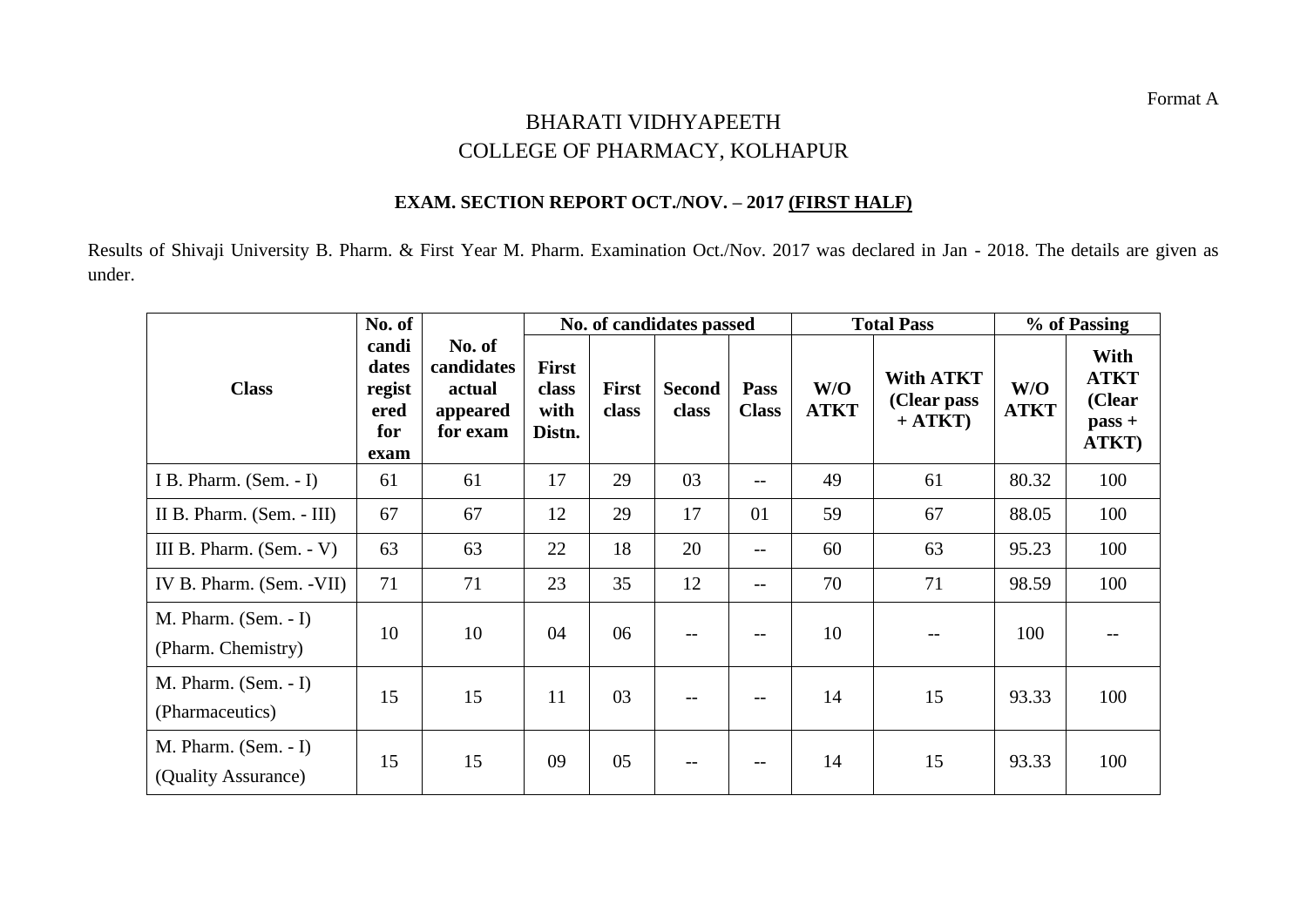## BHARATI VIDHYAPEETH COLLEGE OF PHARMACY, KOLHAPUR **EXAM. SECTION REPORT APRIL/MAY – 2018 (SECOND HALF)**

Results of Shivaji University B. Pharm. & First Year M. Pharm. Examination April / May 2018 were declared in June - 2018. The details are given as under.

|                                                     | No. of<br><b>Candidates</b><br>registered<br>for Exam. | No. of<br><b>Candidates</b><br><b>Actually</b><br>appeared<br>for Exam |                                                  |                              | <b>No. of Candidates Passed</b> |                             | <b>Total Pass</b>  |                                                    | % of Passing       |                                                    |
|-----------------------------------------------------|--------------------------------------------------------|------------------------------------------------------------------------|--------------------------------------------------|------------------------------|---------------------------------|-----------------------------|--------------------|----------------------------------------------------|--------------------|----------------------------------------------------|
| <b>Class</b>                                        |                                                        |                                                                        | 1 <sup>st</sup><br><b>Class</b><br>with<br>Dist. | <b>First</b><br><b>Class</b> | <b>Second</b><br><b>Class</b>   | <b>Pass</b><br><b>Class</b> | W/O<br><b>ATKT</b> | With<br><b>ATKT</b><br>(Clear<br>$Pass +$<br>ATKT) | W/O<br><b>ATKT</b> | With<br><b>ATKT</b><br>(Clear<br>$Pass +$<br>ATKT) |
| I B. Pharm. $(Sem. - II)$                           | 61                                                     | 60                                                                     | $\qquad \qquad -$                                | 04                           | 35                              | --                          | 39                 | 60                                                 | 65                 | 100                                                |
| II B. Pharm. $(Sem. - IV)$                          | 67                                                     | 67                                                                     | 19                                               | 23                           | 22                              | $--$                        | 64                 | 67                                                 | 95.52              | 100                                                |
| III B. Pharm. $(Sem. - VI)$                         | 63                                                     | 63                                                                     | 26                                               | 25                           | 11                              | $--$                        | 62                 | 63                                                 | 98.41              | 100                                                |
| IV B. Pharm. $(Sem. - VIII)$                        | 71                                                     | 71                                                                     | 61                                               | 09                           | 01                              | $--$                        | 71                 | $\qquad \qquad -$                                  | 100                |                                                    |
| M. Pharm. $(Sem. - II)$<br>Pharm. Chemistry         | 10                                                     | 10                                                                     | 04                                               | 05                           | $- -$                           | $- -$                       | 09                 | 10                                                 | 90                 | 100                                                |
| M. Pharm. $(Sem. - II)$<br>Pharmaceutics            | 15                                                     | 15                                                                     | 11                                               | 04                           | $-$                             | $-$                         | 15                 | $\qquad \qquad -$                                  | 100                |                                                    |
| M. Pharm. $(Sem. - II)$<br><b>Quality Assurance</b> | 15                                                     | 15                                                                     | 08                                               | 06                           | $ -$                            |                             | 14                 | 15                                                 | 93.33              | 100                                                |